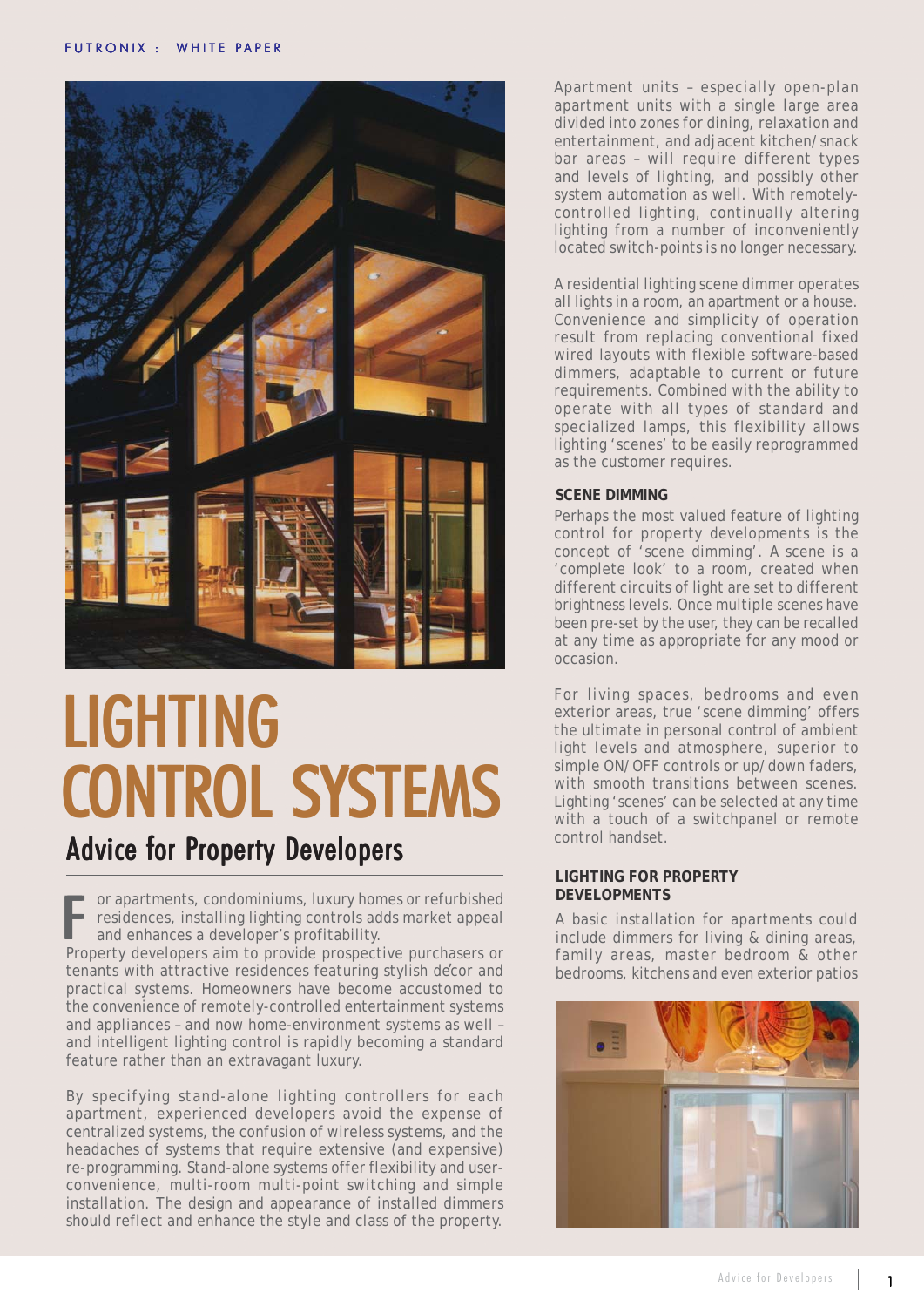or gardens. Futronix range of residential dimmers includes systems ideally suited to the requirements of any residential property developer.

Futronix can assist– through considerable experience in working with property developers – to specify appropriate systems, provide email and phone technical support directly or through our extensive network of dealers, and liaise with contractors. Comprehensive installation guides make the products easy to install and operate.

#### **P-SERIES RESIDENTIAL DIMMERS**

With all control and dimming functions built into the one module, plus an integral timer, these standalone dimmer units offer 20 programmable scene settings per room, with multi-room control available as an option.



#### **P400 4-CIRCUIT SCENE DIMMERS**

When installed as a free-standing unit, the P400 digital scene dimmer brings 'smart' lighting to individual units of a property development, without the complexity and expense associated with whole-building

automation systems and no need for expensive specialist engineers for installation or reconfiguration service callouts.

The P400 features 4 channels of lighting control – each with 20 'scenes' of fully programmable digital dimming and an additional 2 channels of 1-10v fluorescent dimming (ideal for bathrooms and kitchens).



Users appreciate the compact and stylish looks of the distinctive switchplates with blue LED display, and the lifestyleenhancing features accessible via the fully-featured IR

remote control. The developer will appreciate the same power circuitry as Futronix commercial dimmers, providing highest-in-class immunity and protection.

The unit can be commanded from the supplied remote handset or from Futronix switchplate outstations, while X-Bus® protocol connection to switch-panel outstations provides for optional multizone/multi-room lighting control. All compact P400 models are the smallest available digital dimmers in class.



#### **P800 8-CIRCUIT SCENE DIMMERS**

The larger-but still compact-P800 digital scene dimmer is ideally suited for multi-room apartments, condo-

miniums or homes, capable of controlling lighting in four rooms. The

unique P800 comes with its own pre-wired wall back-box for ease of installation, and systems can be linked for larger apartments or houses.



#### **P100 2-CIRCUIT SCENE DIMMER**

At the smaller end of the scale – ideal for studio apartments – the compact P100 offers 2 channels of scene dimming. Bed/lounge zone and bathroom lights can be controlled by a single dimmer unit with 20 program-mable scenes per channel. Standard switch size makes the P100 ideal for refurbished rooms.

#### **HX REMOTE-LOCATION 8-CIRCUIT SCENE DIMMERS**

For apartments ranging from studio to luxury-size – and especially for rental apartment developments – the innovative Hx controller is a powerful remotely mounted dimmer that can be installed either free-standing or networked to a centralized control location, or even the BMS (Building Management System). Hx dimmers can be networked to a Futronix **Reception Controller** – located at either the front desk or at floor reception desks – allowing staff to activate or de-activate lighting and other systems when a tenant checks in or out.